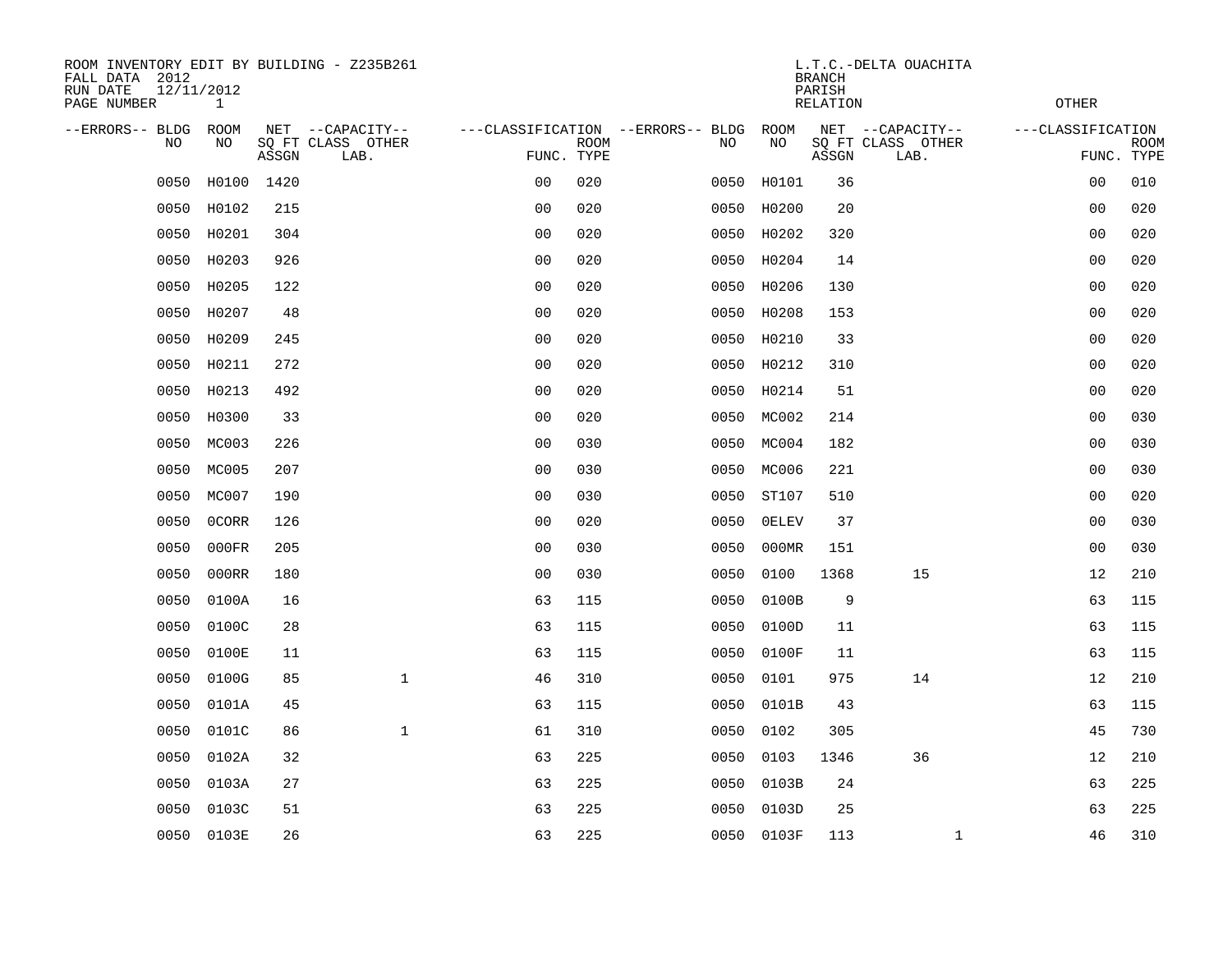| ROOM INVENTORY EDIT BY BUILDING - Z235B261<br>FALL DATA 2012<br>RUN DATE<br>PAGE NUMBER | 12/11/2012<br>2 |       |                           |    | <b>OTHER</b>              |                                   |           |                 |                           |                   |                           |
|-----------------------------------------------------------------------------------------|-----------------|-------|---------------------------|----|---------------------------|-----------------------------------|-----------|-----------------|---------------------------|-------------------|---------------------------|
| --ERRORS-- BLDG                                                                         | ROOM            |       | NET --CAPACITY--          |    |                           | ---CLASSIFICATION --ERRORS-- BLDG | ROOM      |                 | NET --CAPACITY--          | ---CLASSIFICATION |                           |
| NO                                                                                      | NO              | ASSGN | SQ FT CLASS OTHER<br>LAB. |    | <b>ROOM</b><br>FUNC. TYPE | NO                                | NO        | ASSGN           | SQ FT CLASS OTHER<br>LAB. |                   | <b>ROOM</b><br>FUNC. TYPE |
| 0050                                                                                    | 0103G           | 26    |                           | 63 | 315                       | 0050                              | 0103H     | 219             |                           | 63                | 225                       |
| 0050                                                                                    | 0104            | 1325  | 20                        | 12 | 210                       | 0050                              | 0104A     | 18              |                           | 63                | 225                       |
| 0050                                                                                    | 0104B           | 19    |                           | 63 | 225                       | 0050                              | 0104C     | 19              |                           | 63                | 225                       |
| 0050                                                                                    | 0104D           | 20    |                           | 63 | 225                       | 0050                              | 0104E     | 22              |                           | 63                | 225                       |
| 0050                                                                                    | 0104F           | 26    |                           | 63 | 225                       | 0050                              | 0104G     | 104             | $\mathbf{1}$              | 61                | 310                       |
| 0050                                                                                    | 0105            | 1417  | 50                        | 45 | 210                       | 0050                              | 0105A     | 80              | $\mathbf{1}$              | 61                | 310                       |
| 0050                                                                                    | 0105B           | 215   |                           | 63 | 225                       | 0050                              | 0105C     | 82              |                           | 63                | 225                       |
| 0050                                                                                    | 0106            | 315   | 15                        | 63 | 210                       | 0050                              | 0107      | 649             | 22                        | 12                | 110                       |
| 0050                                                                                    | 0108            | 557   | 25                        | 12 | 110                       | 0050                              | 0109      | 920             | 36                        | 45                | 110                       |
| 0050                                                                                    | 0109A           | 491   | 2                         | 63 | 310                       | 0050                              | 0109B     | 98              |                           | 63                | 315                       |
| 0050                                                                                    | 0109C           | 171   | $\mathbf 1$               | 72 | 310                       | 0050                              | 0109D     | 124             | $\mathbf{1}$              | 45                | 310                       |
| 0050                                                                                    | 0109E           | 80    | $\mathbf{1}$              | 63 | 310                       | 0050                              | 0110      | 500             | 3                         | 12                | 310                       |
| 0050                                                                                    | 0111            | 631   | 21                        | 46 | 210                       | 0050                              | 0111A     | 66              | $\mathbf{1}$              | 46                | 310                       |
| 0050                                                                                    | 0111B           | 14    |                           | 63 | 315                       | 0050                              | 0111C     | 40              |                           | 63                | 315                       |
| 0050                                                                                    | 0200            | 138   | $\mathbf 1$               | 61 | 310                       | 0050                              | 0200A     | 17              |                           | 63                | 315                       |
| 0050                                                                                    | 0201            | 376   | 20                        | 53 | 350                       | 0050                              | 0202      | 194             | $\mathbf{1}$              | 61                | 310                       |
| 0050                                                                                    | 0202A           | 15    |                           | 63 | 315                       | 0050                              | 0202B     | 39              |                           | 63                | 315                       |
| 0050                                                                                    | 0203            | 138   | $\mathbf 1$               | 61 | 310                       | 0050                              | 0203A     | 21              |                           | 63                | 315                       |
| 0050                                                                                    | 0204            | 194   | $\mathbf 1$               | 61 | 310                       | 0050                              | 0204A     | 16              |                           | 63                | 315                       |
| 0050                                                                                    | 0205            | 264   | 2                         | 61 | 310                       | 0050                              | 0205A     | $7\phantom{.0}$ |                           | 63                | 315                       |
| 0050                                                                                    | 0206            | 420   | 2                         | 46 | 310                       | 0050                              | 0206A     | 148             | $\mathbf{1}$              | 46                | 310                       |
| 0050                                                                                    | 0206B           | 102   |                           | 91 | 660                       | 0050                              | 0207      | 219             | $\mathbf{1}$              | 45                | 310                       |
| 0050                                                                                    | 0208            | 162   |                           | 63 | 750                       | 0050                              | 0209      | 150             |                           | 74                | 715                       |
| 0050                                                                                    | 0210            | 134   | $\mathbf 1$               | 61 | 310                       | 0050                              | 0210A     | 12              |                           | 63                | 315                       |
| 0050                                                                                    | 0211            | 133   | $\mathbf 1$               | 61 | 310                       | 0050                              | 0211A     | 12              |                           | 63                | 315                       |
| 0050                                                                                    | 0212            | 192   | $\mathbf{1}$              | 61 | 310                       |                                   | 0050 0213 | 133             | $\mathbf{1}$              | 61                | 310                       |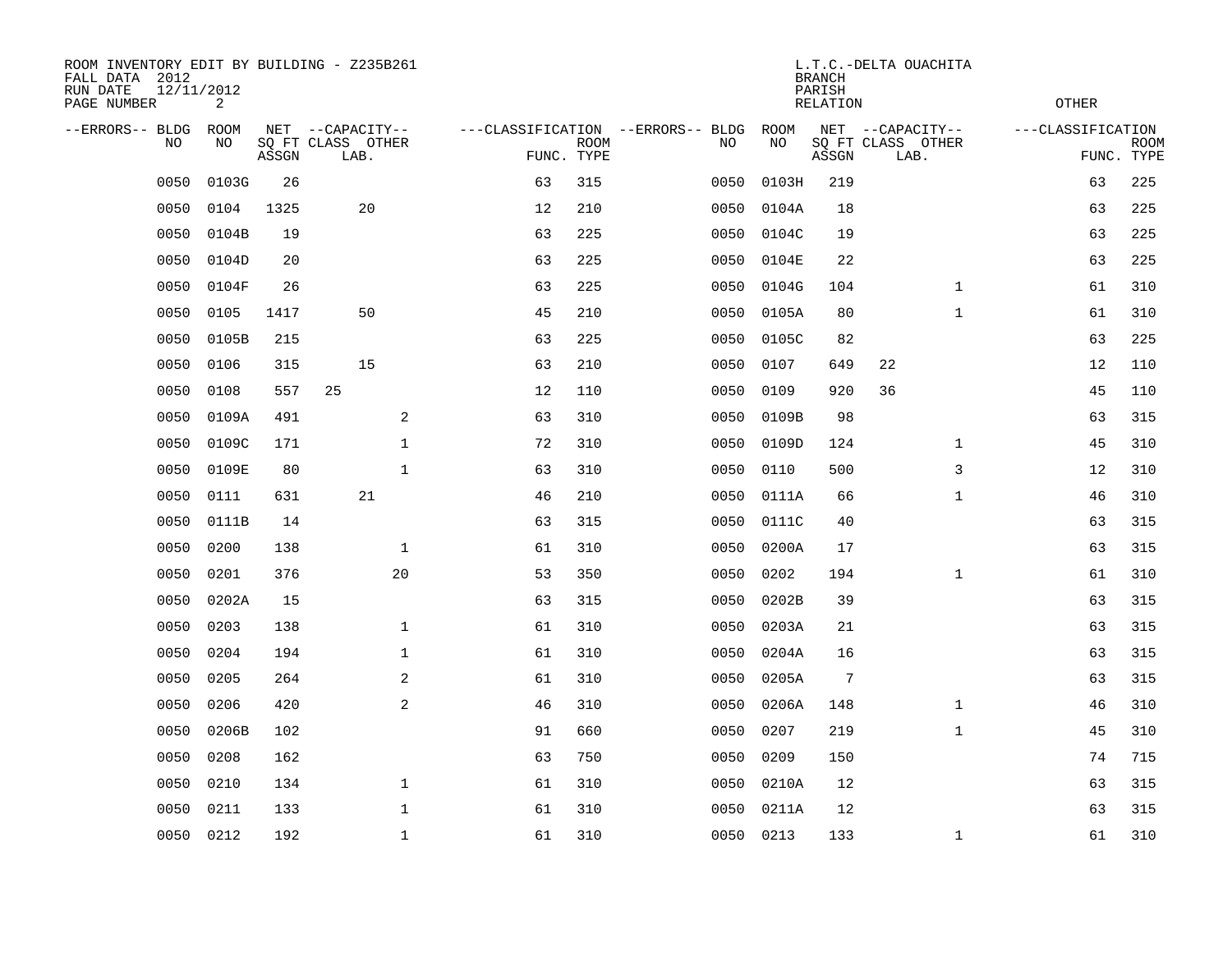| ROOM INVENTORY EDIT BY BUILDING - Z235B261<br>FALL DATA 2012<br>RUN DATE<br>PAGE NUMBER | 12/11/2012<br>3 |       |                                               |              |    | <b>OTHER</b>              |                                   |      |            |       |                                               |                   |                           |
|-----------------------------------------------------------------------------------------|-----------------|-------|-----------------------------------------------|--------------|----|---------------------------|-----------------------------------|------|------------|-------|-----------------------------------------------|-------------------|---------------------------|
| --ERRORS-- BLDG<br>NO                                                                   | ROOM<br>NO      | ASSGN | NET --CAPACITY--<br>SQ FT CLASS OTHER<br>LAB. |              |    | <b>ROOM</b><br>FUNC. TYPE | ---CLASSIFICATION --ERRORS-- BLDG | NO   | ROOM<br>NO | ASSGN | NET --CAPACITY--<br>SQ FT CLASS OTHER<br>LAB. | ---CLASSIFICATION | <b>ROOM</b><br>FUNC. TYPE |
| 0050                                                                                    | 0213A           | 13    |                                               |              | 63 | 315                       |                                   | 0050 | 0214       | 236   | 7                                             | 45                | 650                       |
| 0050                                                                                    | 0215            | 161   |                                               | $\mathbf 1$  | 46 | 310                       |                                   | 0050 | 0216       | 105   | $\mathbf{1}$                                  | 61                | 310                       |
| 0050                                                                                    | 0217            | 204   |                                               | $\mathbf 1$  | 61 | 310                       |                                   | 0050 | 0218       | 174   | $\mathbf{1}$                                  | 51                | 310                       |
| 0050                                                                                    | 0219            | 112   |                                               | $\mathbf 1$  | 61 | 310                       |                                   | 0050 | 0220       | 120   | $\mathbf{1}$                                  | 61                | 310                       |
| 0050                                                                                    | 0221            | 120   |                                               | $\mathbf 1$  | 61 | 310                       |                                   | 0050 | 0222       | 983   | 36                                            | 52                | 650                       |
| 0050                                                                                    | 0223            | 517   |                                               | 5            | 63 | 310                       |                                   | 0050 | 0223A      | 98    |                                               | 63                | 315                       |
| 0050                                                                                    | 0223B           | 34    |                                               |              | 63 | 315                       |                                   | 0050 | 0223C      | 140   | $\mathbf{1}$                                  | 51                | 310                       |
| 0050                                                                                    | 0223D           | 159   |                                               | $\mathbf{1}$ | 51 | 310                       |                                   | 0050 | 0223E      | 120   | $\mathbf{1}$                                  | 63                | 310                       |
| 0050                                                                                    | 0224            | 1681  | 50                                            |              | 12 | 110                       |                                   | 0050 | 0225       | 875   | 29                                            | 12                | 210                       |
| 0050                                                                                    | 0225A           | 46    |                                               |              | 63 | 225                       |                                   | 0050 | 0225B      | 75    |                                               | 63                | 225                       |
| 0050                                                                                    | 0225C           | 44    |                                               |              | 12 | 225                       |                                   | 0050 | 0225D      | 896   |                                               | 45                | 225                       |
| 0050                                                                                    | 0225E           | 19    |                                               |              | 63 | 225                       |                                   | 0050 | 0226       | 128   | $\mathbf{1}$                                  | 46                | 310                       |
| 0050                                                                                    | 0227            | 74    |                                               | $\mathbf{1}$ | 46 | 310                       |                                   | 0050 | 0228       | 74    | $\mathbf{1}$                                  | 46                | 310                       |
| 0050                                                                                    | 0229            | 74    |                                               | $\mathbf{1}$ | 46 | 310                       |                                   | 0050 | 0230       | 264   | $\mathbf{1}$                                  | 12                | 310                       |
| 0050                                                                                    | 0231            | 777   | 24                                            |              | 12 | 210                       |                                   | 0050 | 0231A      | 33    |                                               | 63                | 225                       |
| 0050                                                                                    | 0231B           | 57    |                                               |              | 63 | 225                       |                                   | 0050 | 0231C      | 29    |                                               | 63                | 225                       |
| 0050                                                                                    | 0233            | 598   |                                               | 2            | 12 | 310                       |                                   | 0050 | 0233A      | 17    |                                               | 65                | 620                       |
| 0050                                                                                    | 0233B           | 76    |                                               |              | 63 | 315                       |                                   | 0050 | 0233C      | 164   | $\mathbf{1}$                                  | 46                | 310                       |
| 0050                                                                                    | 0234            | 594   | 19                                            |              | 12 | 210                       |                                   | 0050 | 0235       | 109   | $\overline{a}$                                | 46                | 310                       |
| 0050                                                                                    | 0237            | 691   | 15                                            |              | 12 | 110                       |                                   | 0050 | 0237A      | 52    |                                               | 63                | 115                       |
| 0050<br>9                                                                               | 0238            | 329   | 122                                           |              | 45 | 110                       |                                   | 0050 | 0238A      | 328   | 3                                             | 61                | 310                       |
| 0050                                                                                    | 0239            | 165   |                                               | $\mathbf 1$  | 63 | 310                       |                                   | 0050 | 0240       | 209   | $\mathbf{1}$                                  | 46                | 310                       |
| 0050                                                                                    | 0240A           | 228   |                                               | $\mathbf{1}$ | 46 | 310                       |                                   | 0050 | 0241       | 656   | 28                                            | 12                | 110                       |
| 0050                                                                                    | 0241A           | 100   |                                               | $\mathbf{1}$ | 46 | 310                       |                                   | 0050 | 0242       | 248   |                                               | 63                | 315                       |
| 0050                                                                                    | 0242A           | 40    |                                               |              | 63 | 315                       |                                   | 0050 | 0244       | 701   | 24                                            | 12                | 110                       |
| 0050                                                                                    | 0244A           | 100   |                                               | $\mathbf 1$  | 46 | 310                       |                                   |      | 0050 0245  | 685   | 30                                            | 45                | 110                       |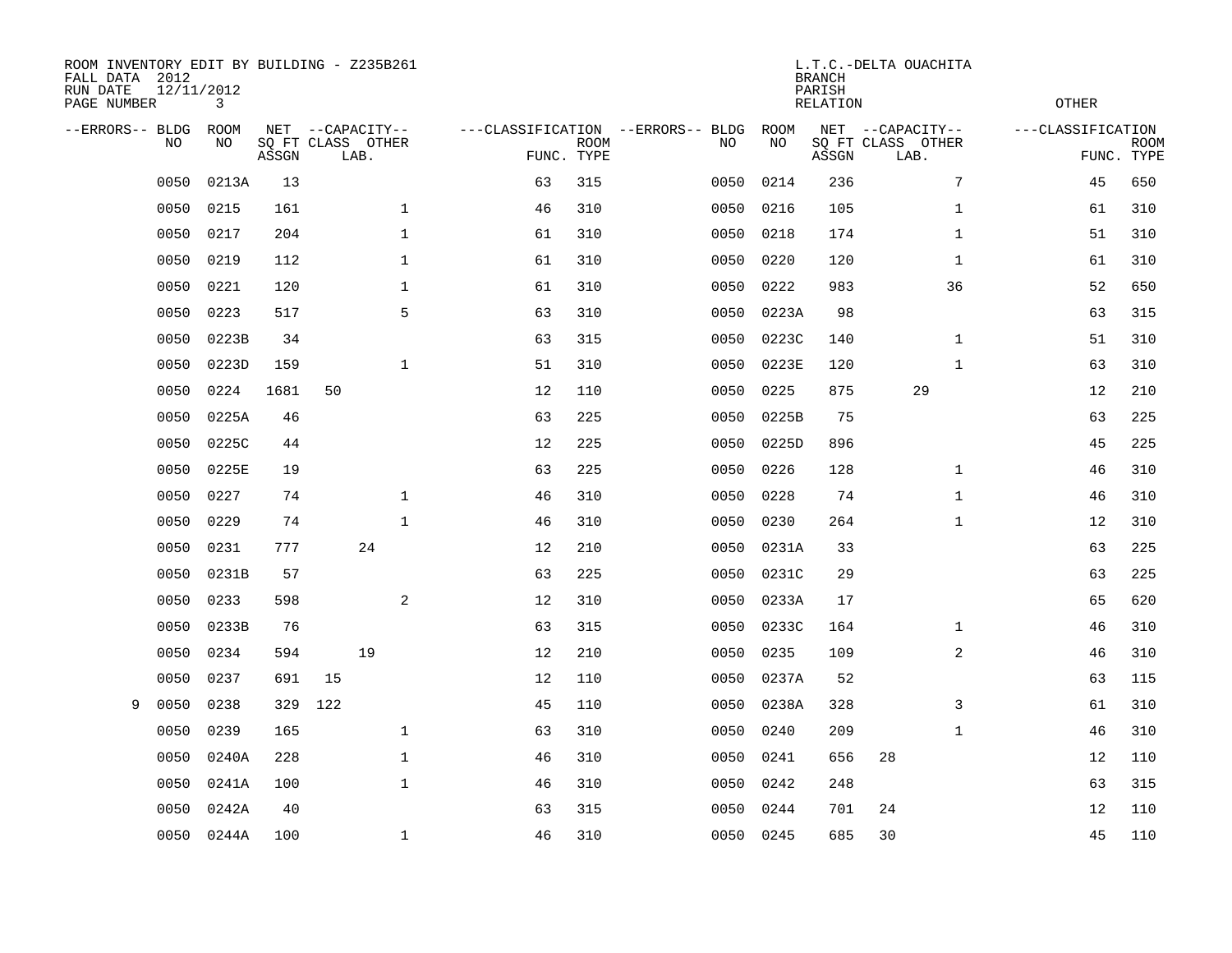| ROOM INVENTORY EDIT BY BUILDING - Z235B261<br>FALL DATA 2012<br>12/11/2012<br>RUN DATE |                 |       |                                       |              |                |             |                                         |                                       | <b>BRANCH</b><br>PARISH | L.T.C.-DELTA OUACHITA                                                     |                    |             |
|----------------------------------------------------------------------------------------|-----------------|-------|---------------------------------------|--------------|----------------|-------------|-----------------------------------------|---------------------------------------|-------------------------|---------------------------------------------------------------------------|--------------------|-------------|
| PAGE NUMBER                                                                            | $4\overline{ }$ |       |                                       |              |                |             |                                         |                                       | <b>RELATION</b>         |                                                                           | <b>OTHER</b>       |             |
| --ERRORS-- BLDG<br>NO                                                                  | ROOM<br>NO      |       | NET --CAPACITY--<br>SQ FT CLASS OTHER |              |                | <b>ROOM</b> | ---CLASSIFICATION --ERRORS-- BLDG<br>NO | ROOM<br>NO                            |                         | NET --CAPACITY--<br>SQ FT CLASS OTHER                                     | ---CLASSIFICATION  | <b>ROOM</b> |
|                                                                                        |                 | ASSGN | LAB.                                  |              | FUNC. TYPE     |             |                                         |                                       | ASSGN                   | LAB.                                                                      |                    | FUNC. TYPE  |
| 0050                                                                                   | 0245A           | 7     |                                       |              | 63             | 115         | 0050                                    | 0245B                                 | 7                       |                                                                           | 63                 | 115         |
| 0050                                                                                   | 0245C           | 102   |                                       | $\mathbf{1}$ | 46             | 310         | 0050                                    | 0246                                  | 822                     | 20                                                                        | 45                 | 210         |
| 0050                                                                                   | 0246A           | 98    |                                       | $\mathbf{1}$ | 46             | 310         |                                         | 0050 0246B                            | 192                     |                                                                           | 12                 | 225         |
| 0050                                                                                   | 0247            | 812   | 25                                    |              | 45             | 210         | 0050                                    | 0247A                                 | 98                      | $\mathbf{1}$                                                              | 61                 | 310         |
| 0050                                                                                   | 0247B           | 192   |                                       |              | 12             | 225         | 0050                                    | 0247C                                 | 9                       |                                                                           | 63                 | 225         |
| 0050                                                                                   | 0247D           | 9     |                                       |              | 63             | 225         | 0050                                    | 0247E                                 | 8                       |                                                                           | 63                 | 225         |
| 0050                                                                                   | 0248            | 596   | 20                                    |              | 12             | 210         | 0050                                    | 0248A                                 | 100                     | $\mathbf{1}$                                                              | 46                 | 310         |
| 0050                                                                                   | 0249            | 314   |                                       |              | 45             | 215         | 0050                                    | 0249A                                 | 25                      |                                                                           | 63                 | 225         |
| 0050                                                                                   | 0250            | 521   | 24                                    |              | 12             | 110         | 0050                                    | 0250A                                 | 103                     | $\mathbf{1}$                                                              | 46                 | 310         |
| 0050                                                                                   | 0254            | 448   | 14                                    |              | 12             | 110         | 0050                                    | 0260                                  | 5790                    |                                                                           | 91                 | 660         |
| 0050                                                                                   | 0260A           | 121   |                                       |              | 91             | 660         | 0050                                    | 0260B                                 | 139                     |                                                                           | 91                 | 660         |
| 0050                                                                                   | 0260C           | 121   |                                       |              | 91             | 660         | 0050                                    | 0261A                                 | 271                     |                                                                           | 0 <sub>0</sub>     | 030         |
| 0050                                                                                   | 0261F           | 392   |                                       |              | 0 <sub>0</sub> | 030         | 0050                                    | 0262                                  | 1362                    |                                                                           | 0 <sub>0</sub>     | 030         |
| 0050                                                                                   | 0263            | 345   |                                       |              | 00             | 030         | 0050                                    | 0264                                  | 63                      |                                                                           | 0 <sub>0</sub>     | 030         |
| 0050                                                                                   | 0265            | 33    |                                       |              | 0 <sub>0</sub> | 030         |                                         | 0050 0265A                            | 56                      |                                                                           | 00                 | 030         |
| 0050                                                                                   | 0266A           | 77    |                                       |              | 0 <sub>0</sub> | 030         | 0050                                    | 0267                                  | 225                     |                                                                           | 0 <sub>0</sub>     | 030         |
|                                                                                        | 0050 0268       | 591   |                                       |              | 0 <sub>0</sub> | 030         |                                         | 0050 0268A                            | 14                      |                                                                           | 0 <sub>0</sub>     | 030         |
| 0050                                                                                   | 0268B           | 14    |                                       |              | 0 <sub>0</sub> | 030         | 0050 0269                               |                                       | 320                     |                                                                           | 72                 | 730         |
|                                                                                        | 0050 0270       | 377   |                                       |              | 0 <sub>0</sub> | 030         |                                         | 0050 0270A<br>TOTAL NUMBER CLASSROOMS | 17                      | TOTAL NET ASSIGN SQ. FT. IN ROOM FILE<br>TOTAL NUMBER COMPUTER CLASSROOMS | 63<br>41,624<br>11 | 115         |
|                                                                                        |                 |       |                                       |              |                |             |                                         | TOTAL NUMBER LABS 210                 |                         | TOTAL NUMBER SPECIAL LABS 220                                             | 13                 |             |
|                                                                                        | 0051 0100       | 800   | 30                                    |              | 45             | 210         | 0051 0101                               |                                       | 289                     |                                                                           | 63                 | 225         |
|                                                                                        | 0051 0102       | 128   |                                       |              | 0 <sub>0</sub> | 030         | 0051 0103                               |                                       | 86                      |                                                                           | 0 <sub>0</sub>     | 030         |
|                                                                                        | 0051 0104       | 86    | 10                                    |              | 12             | 110         |                                         | 0051 0105                             | 124                     |                                                                           | 63                 | 225         |
| 9                                                                                      | 0051 0106       | 7947  | 15                                    |              | 45             | 210         |                                         | 0051 0106A 1785                       |                         |                                                                           | 0 <sub>0</sub>     | 020         |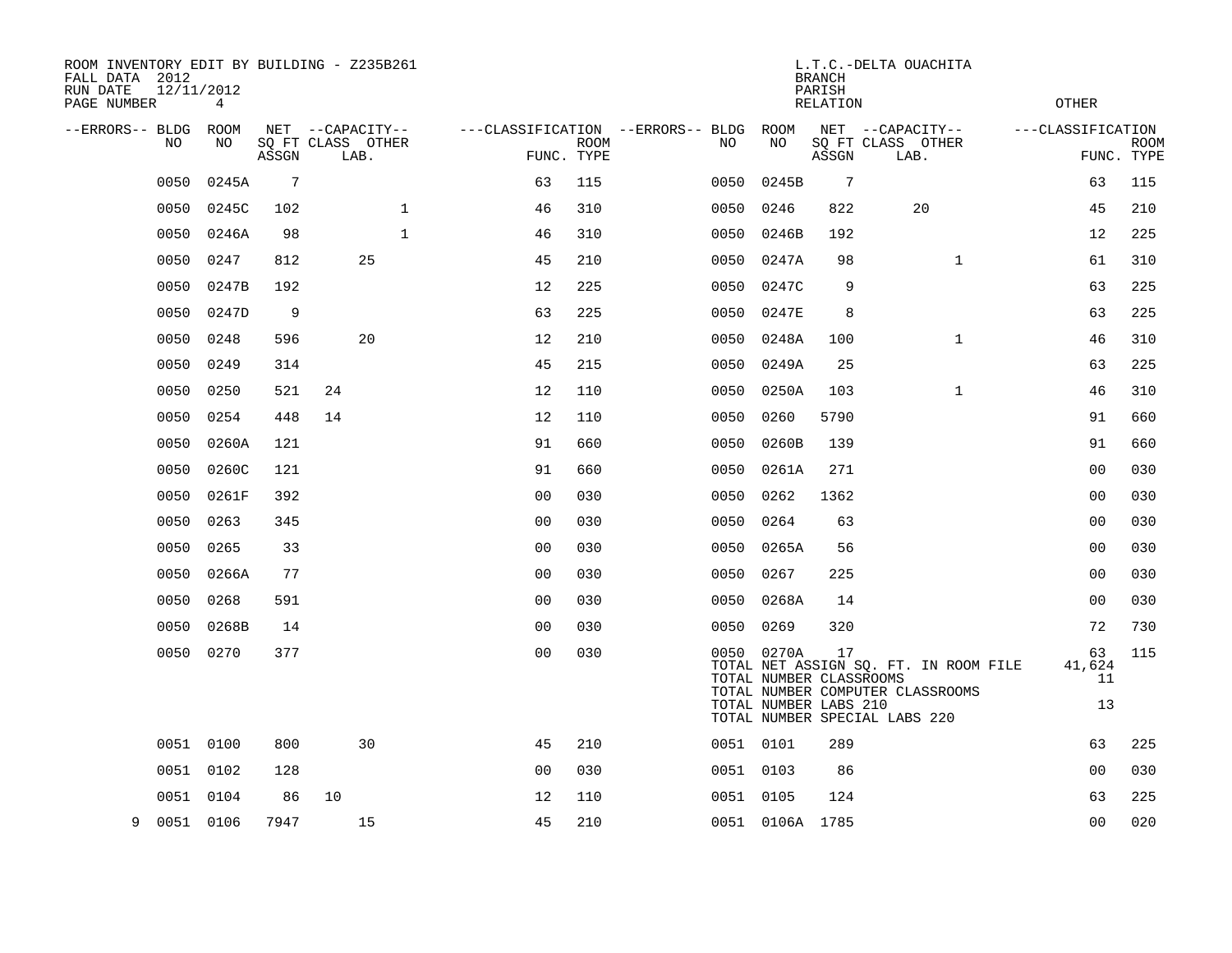| FALL DATA 2012<br>RUN DATE<br>PAGE NUMBER | 12/11/2012 | 5          |       | ROOM INVENTORY EDIT BY BUILDING - Z235B261 | L.T.C.-DELTA OUACHITA<br><b>BRANCH</b><br>PARISH<br><b>OTHER</b><br><b>RELATION</b> |             |  |     |                                                                |       |                                                                                                            |                                      |                           |
|-------------------------------------------|------------|------------|-------|--------------------------------------------|-------------------------------------------------------------------------------------|-------------|--|-----|----------------------------------------------------------------|-------|------------------------------------------------------------------------------------------------------------|--------------------------------------|---------------------------|
| --ERRORS-- BLDG ROOM                      |            |            |       | NET --CAPACITY--                           | ---CLASSIFICATION --ERRORS-- BLDG ROOM                                              |             |  |     |                                                                |       | NET --CAPACITY--                                                                                           | ---CLASSIFICATION                    |                           |
|                                           | NO         | NO         | ASSGN | SQ FT CLASS OTHER<br>LAB.                  | FUNC. TYPE                                                                          | <b>ROOM</b> |  | NO. | NO                                                             | ASSGN | SQ FT CLASS OTHER<br>LAB.                                                                                  |                                      | <b>ROOM</b><br>FUNC. TYPE |
|                                           | 0051       | 0106B 1785 |       | 9                                          | 45                                                                                  | 210         |  |     | 0051 0107                                                      | 288   |                                                                                                            | 63                                   | 225                       |
|                                           | 0051 0108  |            | 336   |                                            | 0 <sub>0</sub>                                                                      | 030         |  |     | 0051 0109                                                      | 57    |                                                                                                            | 00                                   | 020                       |
|                                           |            | 0051 0109A | 17    |                                            | 72                                                                                  | 760         |  |     | 0051 0109B                                                     | 18    |                                                                                                            | 0 <sub>0</sub>                       | 030                       |
| 9                                         | 0051       | 0110       | 84    | 30                                         | 63                                                                                  | 210         |  |     | 0051 0111                                                      | 112   |                                                                                                            | 63                                   | 225                       |
|                                           | 0051 0112  |            | 603   |                                            | 72                                                                                  | 730         |  |     | 0051 0112A                                                     | 78    |                                                                                                            | 63                                   | 225                       |
|                                           | 0051 0113  |            | 72    |                                            | 63                                                                                  | 225         |  |     | 0051 0114                                                      | 33    |                                                                                                            | 0 <sub>0</sub>                       | 030                       |
|                                           | 0051 0115  |            | 165   |                                            | 0 <sub>0</sub>                                                                      | 030         |  |     | 0051 0116                                                      | 68    |                                                                                                            | 0 <sub>0</sub>                       | 020                       |
|                                           | 0051 0117  |            | 46    |                                            | 0 <sub>0</sub>                                                                      | 010         |  |     | 0051 0118                                                      | 48    |                                                                                                            | 0 <sub>0</sub>                       | 030                       |
|                                           | 0051 0119  |            | 11    |                                            | 0 <sub>0</sub>                                                                      | 030         |  |     | 0051 0120                                                      | 108   | $\mathbf{1}$                                                                                               | 46                                   | 310                       |
|                                           |            | 0051 0120A | 11    |                                            | 63                                                                                  | 315         |  |     | 0051 0121                                                      | 132   |                                                                                                            | 0 <sub>0</sub>                       | 020                       |
|                                           | 0051 0122  |            | 437   | 30                                         | 12                                                                                  | 110         |  |     | 0051 0123                                                      | 50    |                                                                                                            | 63                                   | 225                       |
|                                           | 0051       | 0124       | 44    |                                            | 63                                                                                  | 225         |  |     | 0051 0125                                                      | 75    | $\mathbf{1}$                                                                                               | 46                                   | 310                       |
|                                           | 0051 0126  |            | 42    |                                            | 40                                                                                  | 420         |  |     | 0051 0127                                                      | 2850  | 57                                                                                                         | 45                                   | 210                       |
|                                           | 0051 0128  |            | 1700  | 15                                         | 45                                                                                  | 210         |  |     | 0051 0129                                                      | 196   | $\mathbf{1}$                                                                                               | 46                                   | 310                       |
|                                           |            | 0051 0129A | 126   |                                            | 63                                                                                  | 315         |  |     | 0051 0130                                                      | 75    |                                                                                                            | 0 <sub>0</sub>                       | 030                       |
|                                           | 0051 0131  |            | 180   |                                            | 0 <sub>0</sub>                                                                      | 020         |  |     | 0051 0131A                                                     | 41    |                                                                                                            | 63                                   | 225                       |
|                                           | 0051 0132  |            | 488   | 10                                         | 45                                                                                  | 210         |  |     | 0051 0132A<br>TOTAL NUMBER CLASSROOMS<br>TOTAL NUMBER LABS 210 | 9     | TOTAL NET ASSIGN SQ. FT. IN ROOM FILE<br>TOTAL NUMBER COMPUTER CLASSROOMS<br>TOTAL NUMBER SPECIAL LABS 220 | 63<br>18,462<br>2<br>$7\overline{ }$ | 225                       |
|                                           | 0052 0101  |            | 221   |                                            | 0 <sub>0</sub>                                                                      | 020         |  |     | 0052 0102                                                      | 494   | 10                                                                                                         | 45                                   | 210                       |
|                                           | 0052       | 0103       | 135   | 3                                          | 52                                                                                  | 210         |  |     | 0052 0104                                                      | 497   | 12                                                                                                         | 12                                   | 210                       |
|                                           | 0052 0105  |            | 65    |                                            | 0 <sub>0</sub>                                                                      | 030         |  |     | 0052 0106                                                      | 208   |                                                                                                            | 0 <sub>0</sub>                       | 030                       |
|                                           | 0052       | 0107       | 567   | 30                                         | 45                                                                                  | 210         |  |     | 0052 0108                                                      | 125   |                                                                                                            | 0 <sub>0</sub>                       | 030                       |
|                                           | 0052       | 0109       | 290   |                                            | 0 <sub>0</sub>                                                                      | 030         |  |     | 0052 0110                                                      | 115   |                                                                                                            | 0 <sub>0</sub>                       | 030                       |
|                                           | 0052 0111  |            | 187   |                                            | 0 <sub>0</sub>                                                                      | 020         |  |     | 0052 0112                                                      | 178   | 2                                                                                                          | 46                                   | 310                       |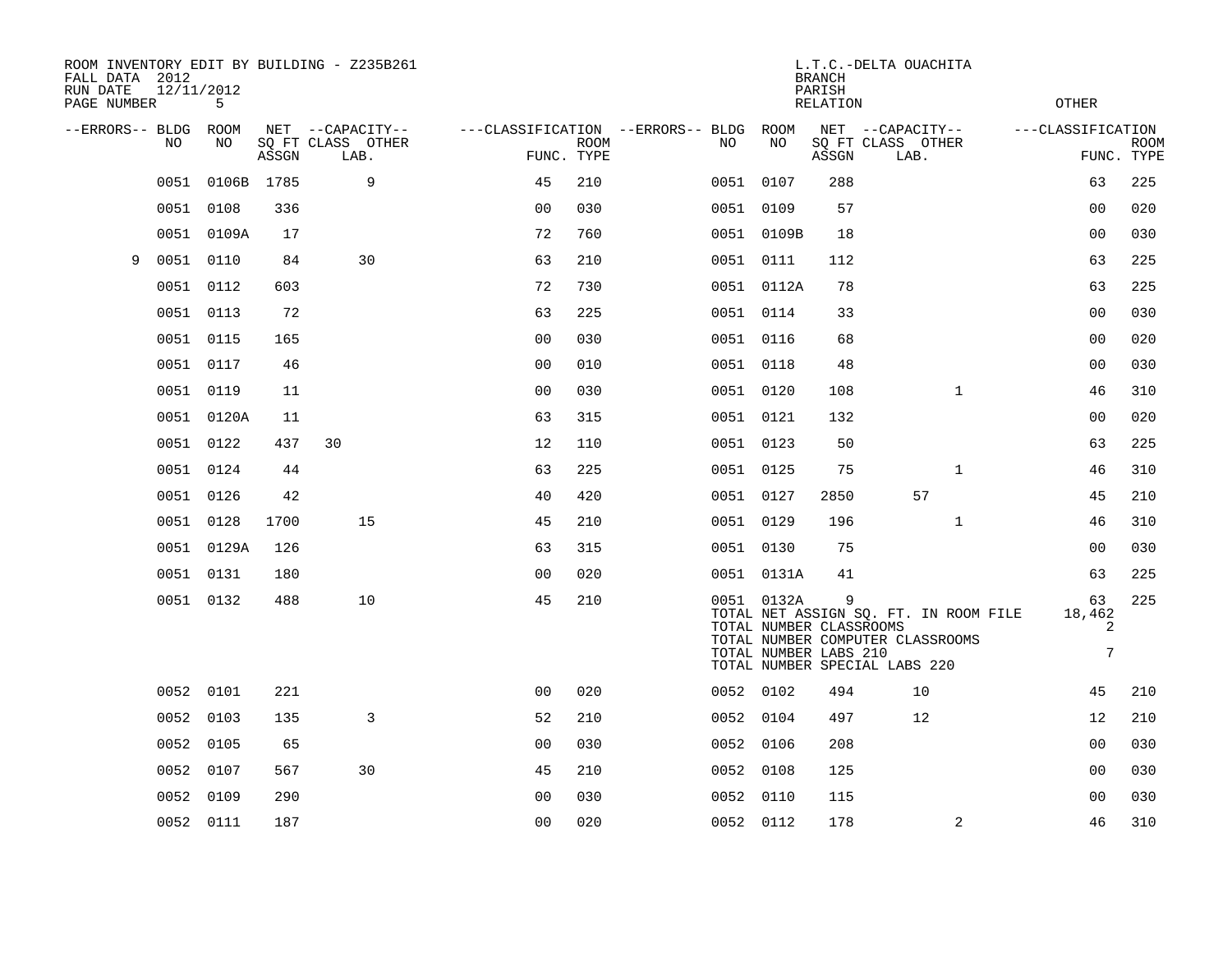| ROOM INVENTORY EDIT BY BUILDING - Z235B261<br>FALL DATA 2012 |            |       |                           |    |              |                                   |                           |   |           |                                                                                   | <b>BRANCH</b>             |    | L.T.C.-DELTA OUACHITA                                                     |                                            |                           |
|--------------------------------------------------------------|------------|-------|---------------------------|----|--------------|-----------------------------------|---------------------------|---|-----------|-----------------------------------------------------------------------------------|---------------------------|----|---------------------------------------------------------------------------|--------------------------------------------|---------------------------|
| 12/11/2012<br>RUN DATE<br>PAGE NUMBER                        | 6          |       |                           |    |              |                                   |                           |   |           |                                                                                   | PARISH<br><b>RELATION</b> |    |                                                                           | <b>OTHER</b>                               |                           |
| --ERRORS-- BLDG ROOM                                         |            |       | NET --CAPACITY--          |    |              | ---CLASSIFICATION --ERRORS-- BLDG |                           |   |           | ROOM                                                                              |                           |    | NET --CAPACITY--                                                          | ---CLASSIFICATION                          |                           |
| NO                                                           | NO         | ASSGN | SQ FT CLASS OTHER<br>LAB. |    |              |                                   | <b>ROOM</b><br>FUNC. TYPE |   | NO        | NO                                                                                | ASSGN                     |    | SQ FT CLASS OTHER<br>LAB.                                                 |                                            | <b>ROOM</b><br>FUNC. TYPE |
| 0052                                                         | 0113       | 32    |                           |    |              | 63                                | 315                       |   | 0052      | 0114                                                                              | 23                        |    |                                                                           | 63                                         | 315                       |
| 0052                                                         | 0115       | 225   |                           |    |              | 63                                | 225                       |   | 0052      | 0116                                                                              | 462                       |    |                                                                           | 63                                         | 225                       |
|                                                              | 0052 0117  | 108   |                           |    |              | 72                                | 760                       |   |           | 0052 0118A                                                                        | 1122                      |    | 30                                                                        | 45                                         | 210                       |
| 0052                                                         | 0118B      | 2588  |                           | 30 |              | 45                                | 210                       |   | 0052      | 0119                                                                              | 830                       | 30 |                                                                           | 12                                         | 110                       |
|                                                              | 0052 0120  | 749   | 25                        |    |              | 12                                | 110                       |   |           | 0052 0121                                                                         | 830                       | 30 |                                                                           | 12                                         | 110                       |
|                                                              | 0052 0122  | 15    |                           |    |              | 0 <sub>0</sub>                    | 030                       |   | 0052 0123 | TOTAL NUMBER CLASSROOMS<br>TOTAL NUMBER LABS 210<br>TOTAL NUMBER SPECIAL LABS 220 | 200                       |    | TOTAL NET ASSIGN SQ. FT. IN ROOM FILE<br>TOTAL NUMBER COMPUTER CLASSROOMS | 0 <sub>0</sub><br>8,840<br>3<br>$\epsilon$ | 020                       |
|                                                              | 0053 H0100 | 1909  |                           |    |              | 0 <sub>0</sub>                    | 020                       |   |           | 0053 H0101                                                                        | 1019                      |    |                                                                           | 0 <sub>0</sub>                             | 020                       |
|                                                              | 0053 H0102 | 179   |                           |    |              | 0 <sub>0</sub>                    | 020                       |   | 0053      | 0101                                                                              | 603                       |    | 25                                                                        | 12                                         | 210                       |
| 0053                                                         | 0102       | 1613  |                           | 15 |              | 45                                | 210                       |   | 0053      | 0102C                                                                             | 320                       |    | $\mathbf{1}$                                                              | 46                                         | 310                       |
| 0053                                                         | 0103       | 1593  |                           | 30 |              | 12                                | 210                       |   |           | 0053 0103A                                                                        | 137                       |    | 2                                                                         | 46                                         | 310                       |
| 0053                                                         | 0104       | 511   | 24                        |    |              | 12                                | 110                       |   | 0053      | 0105                                                                              | 3964                      |    | 28                                                                        | 45                                         | 210                       |
|                                                              | 0053 0105A | 101   |                           |    | $\mathbf{1}$ | 46                                | 310                       |   |           | 0053 0105B                                                                        | 200                       |    |                                                                           | 00                                         | 030                       |
|                                                              | 0053 0105C | 75    |                           |    |              | 0 <sub>0</sub>                    | 030                       |   | 0053      | 0106                                                                              | 1717                      |    | 12                                                                        | 45                                         | 210                       |
|                                                              | 0053 0106D | 136   |                           |    |              | 71                                | 720                       |   | 0053      | 0106E                                                                             | 1356                      |    |                                                                           | 0 <sub>0</sub>                             | 020                       |
|                                                              | 0053 0106F | 83    |                           |    |              | 72                                | 730                       |   | 0053      | 0107                                                                              | 466                       | 15 |                                                                           | 12                                         | 110                       |
|                                                              | 0053 0108  | 2695  |                           | 30 |              | 71                                | 210                       |   |           | 0053 0108A                                                                        | 66                        |    | $\mathbf{1}$                                                              | 71                                         | 310                       |
| 0053                                                         | 0108B      | 105   |                           |    |              | 71                                | 720                       |   | 0053      | 0109                                                                              | 2438                      |    | 30                                                                        | 12                                         | 210                       |
| 0053                                                         | 0109A      | 93    |                           |    | $\mathbf{1}$ | 46                                | 310                       |   | 0053      | 0110                                                                              | 408                       |    | 10                                                                        | 12                                         | 210                       |
| 0053                                                         | 0111       | 2340  |                           | 30 |              | 45                                | 210                       |   | 0053      | 0111A                                                                             | 168                       |    | 6                                                                         | 12                                         | 240                       |
| 0053                                                         | 0111B      | 89    |                           |    | $\mathbf{1}$ | 46                                | 310                       |   |           | 0053 0111C                                                                        | 27                        |    |                                                                           | 0 <sub>0</sub>                             | 030                       |
| 0053                                                         | 0112       | 2390  |                           | 30 |              | 12                                | 210                       |   | 0053      | 0112A                                                                             | 103                       |    | $\mathbf{1}$                                                              | 46                                         | 310                       |
| 0053                                                         | 0112C      | 132   |                           |    |              | 40                                | 225                       | 9 | 0053      | 0113                                                                              | 2390                      | 20 |                                                                           | 12                                         | 110                       |
|                                                              | 0053 0122  | 90    |                           |    |              | 0 <sub>0</sub>                    | 010                       |   | 0053 0124 |                                                                                   | 210                       |    |                                                                           | 0 <sub>0</sub>                             | 030                       |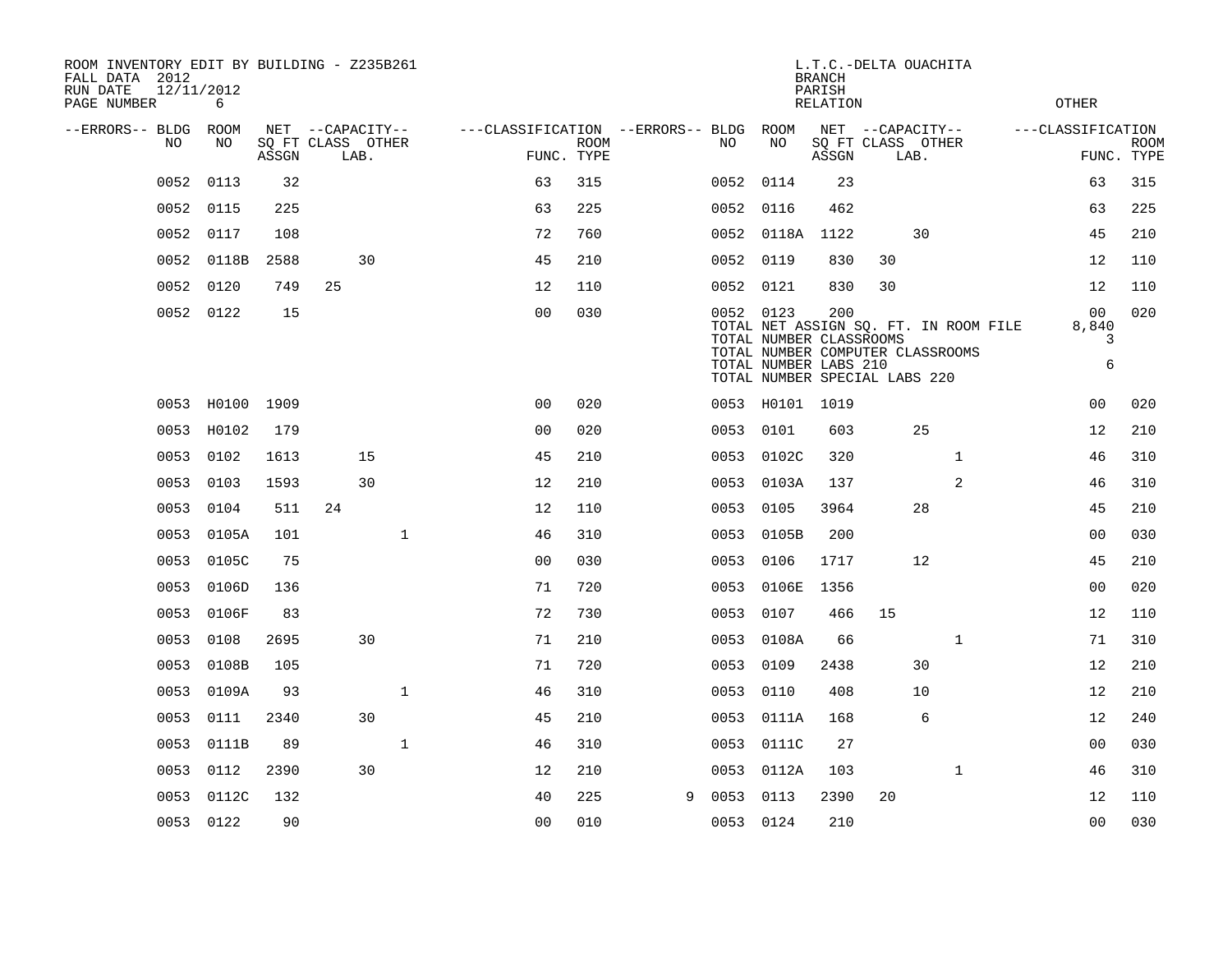| ROOM INVENTORY EDIT BY BUILDING - Z235B261<br>2012<br>FALL DATA<br>12/11/2012<br>RUN DATE<br>PAGE NUMBER |             |              |                                           |                   |                    | L.T.C.-DELTA OUACHITA | OTHER |             |                                                         |                                                                                                            |  |                    |                    |
|----------------------------------------------------------------------------------------------------------|-------------|--------------|-------------------------------------------|-------------------|--------------------|-----------------------|-------|-------------|---------------------------------------------------------|------------------------------------------------------------------------------------------------------------|--|--------------------|--------------------|
| --ERRORS-- BLDG<br>NO.                                                                                   | ROOM<br>NO. | NET<br>ASSGN | --CAPACITY--<br>SO FT CLASS OTHER<br>LAB. | ---CLASSIFICATION | ROOM<br>FUNC. TYPE | --ERRORS-- BLDG       | NO.   | ROOM<br>NO. | NET<br>ASSGN                                            | --CAPACITY--<br>SO FT CLASS OTHER<br>LAB.                                                                  |  | ---CLASSIFICATION  | ROOM<br>FUNC. TYPE |
| 0053                                                                                                     | 0125        | 93           |                                           | 00                | 030                |                       | 0053  | 0126        | 431                                                     |                                                                                                            |  | 52                 | 630                |
| 0053                                                                                                     | 0135        | 72           |                                           | 00                | 030                |                       | 0053  | 0136        | 144<br>TOTAL NUMBER CLASSROOMS<br>TOTAL NUMBER LABS 210 | TOTAL NET ASSIGN SQ. FT. IN ROOM FILE<br>TOTAL NUMBER COMPUTER CLASSROOMS<br>TOTAL NUMBER SPECIAL LABS 220 |  | 72<br>25,236<br>10 | 730                |